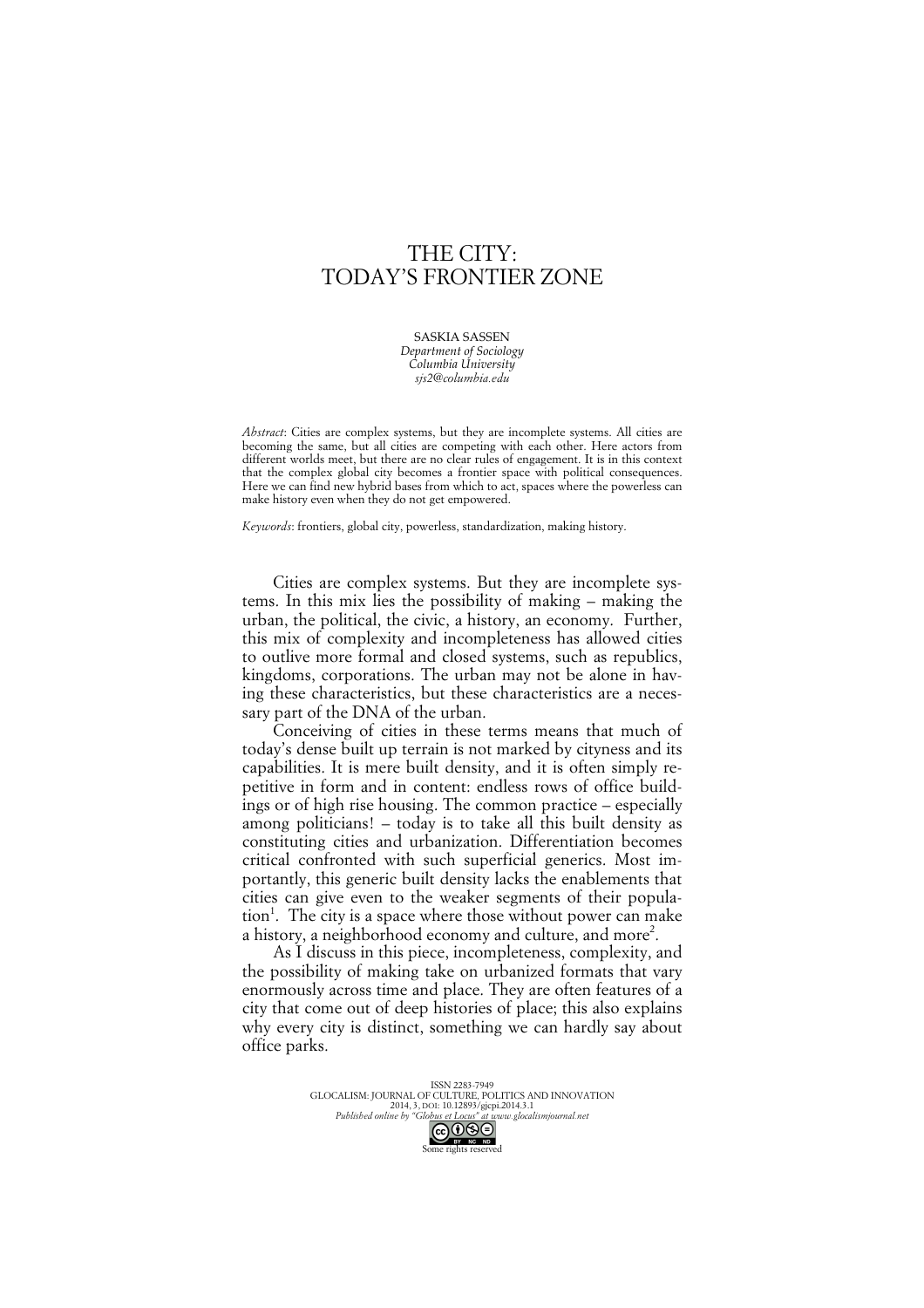And yet, the growing standardization of many components of the built environment has generated much confusion when it comes to what I think of as the specialized differences among cities. A brief detour on this question might help.

## URBAN BUILT ENVIRONMENTS AS INFRASTRUCTURE: NECESSARY BUT INDETERMINATE

The strong impulse to confuse cityness with built density can easily lead to a simplified understanding of what is a city. This confusion is further fed by the fact that cities have more and more standardized built environments, something that is often taken as a given. In fact, it should be examined and decoded.

Thus I have long argued that we need to recognize that today much standardized building in cities is functioning as infrastructure. I use infrastructure here to refer to an entity that is necessary but indeterminate; thus train tracks can be used for trains carrying food or bombs, so to speak. And a standard high-rise building in a city can contain offices, or dance studios, or designers' showrooms, or what I describe as "urban manufacturing" (such as craftsworkers making designer lamps for galleries, and so on).

In short, how we use a given building provides it with meaning, and thereby marks it. We must find out how a standard building is used before we assume that what it contains is also standardized – for instance, the notion that an office building is full of office workers. It may not. More generally, how a city's buildings, whether standardized or not, are used can partly shape the urbanity of a city, and it can also mark its specialized difference. Thus the warehouses of Soho and Tribeca in New York City have become major lofthousing and studios, a critical part of the city's art and style sectors.

Why does this effort at differentiation and specificity matter? The fact that more and more buildings in many cities have become standardized easily leads to the notion that the economies and cultures of cities have also become standardized; and this is mostly wrong, even if we see much standardization in consumer cultures.

If all cities are becoming the same, then all cities are competing with each other. This, in turn, promotes the far too common fear among urban leaderships that they have to ac-

> ISSN 2283-7949 GLOCALISM: JOURNAL OF CULTURE, POLITICS AND INNOVATION 2014, 3, DOI: 10.12893/gjcpi.2014.3.1 *Published online by "Globus et Locus" at www.glocalismjournal.net* GO OSO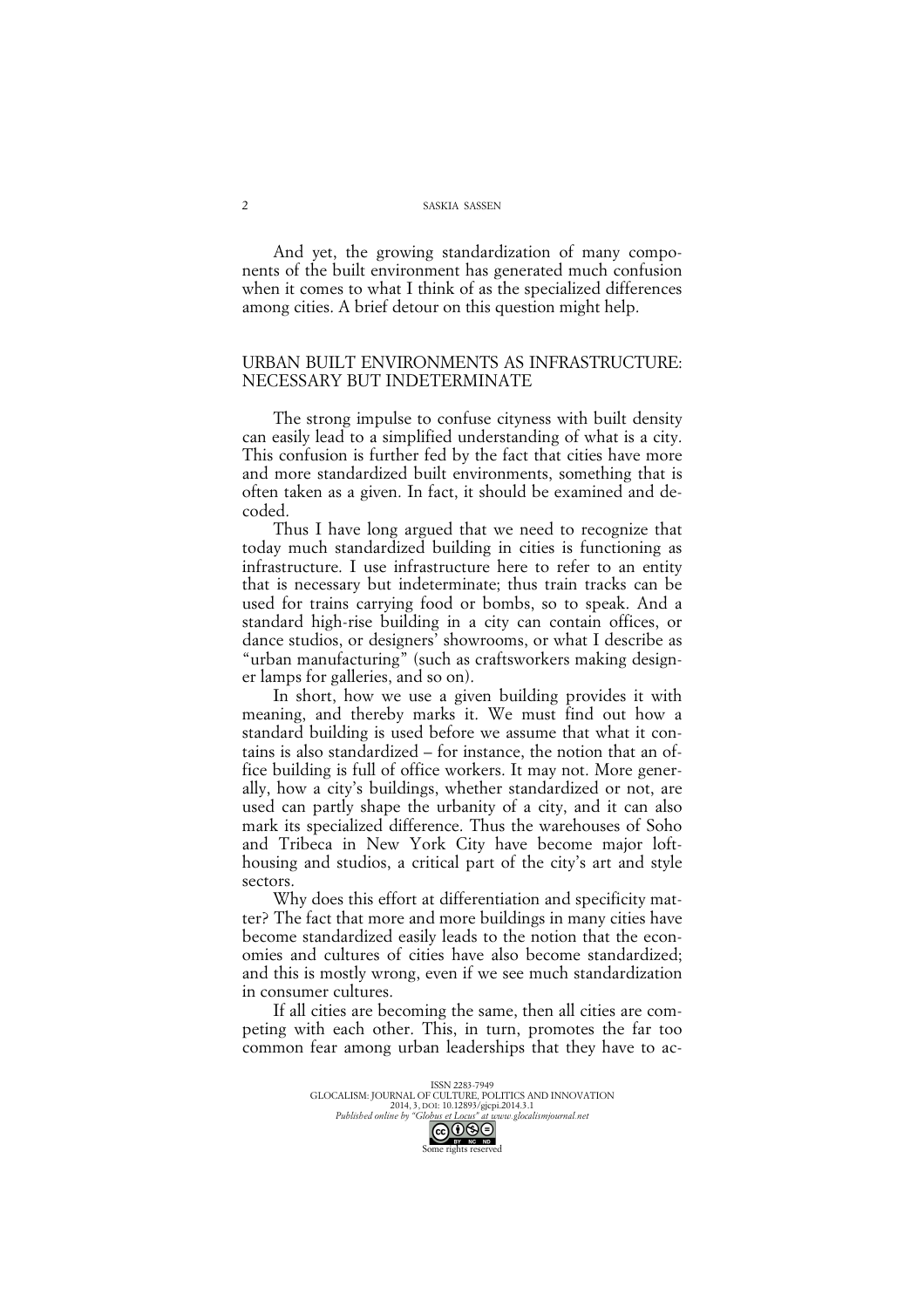cept all conditions demanded by powerful global firms that claim they can move to any city – even if this is not quite true<sup>3</sup>.

## THE CITY AS A FRONTIER SPACE

The large complex city, especially if global, is a new frontier zone. Actors from different worlds meet there, but there are no clear rules of engagement. Where the historic frontier, as seen from imperial centers, was in the far stretches of the "colonies", today it is deep inside those imperial centers. These cities, whether in the global north or south have become a strategic frontier zone for global corporate capital. Much of the work of forcing deregulation, privatization, and new fiscal and monetary policies on the host governments had to do with creating the formal instruments to construct their equivalent of the old military "fort" of the historic frontier: the regulatory environment they need in city after city worldwide to ensure a global space of operations.

But these cities have also become a strategic frontier zone for those who lack power, those who are disadvantaged, outsiders, discriminated minorities. The disadvantaged and excluded can gain *presence* in such cities, presence *vis-à-vis* power and presence *vis-à-vis* each other. This signals the possibility of a new type of politics, centered in new types of political actors. It is not simply a matter of having or not having power. These are new hybrid bases from which to act, spaces where the powerless can make history even when they do not get empowered.

One outcome we are seeing in city after city is the making of informal politics by actors-with-a-project – whether these actors are with power or without. It is particularly the work of making the public and making the political in urban space that become critical at a time when national political space is increasingly dominated by powerful actors, both private and public, that are basically not accountable to the larger public.

The city, unlike office parks, enables a kind of publicmaking work that can produce disruptive narratives, and make legible the local and the silenced. The large complex global cities are one key space for this making<sup>4</sup>. These cities are, I argue, one of the few frontier spaces – with all the inequities, conflicts and potentials for making such a space entails. It is the possibility of *making* that matters here, given the ascend-

ISSN 2283-7949 GLOCALISM: JOURNAL OF CULTURE, POLITICS AND INNOVATION 2014, 3, DOI: 10.12893/gjcpi.2014.3.1 *Published online by "Globus et Locus" at www.glocalismjournal.net*